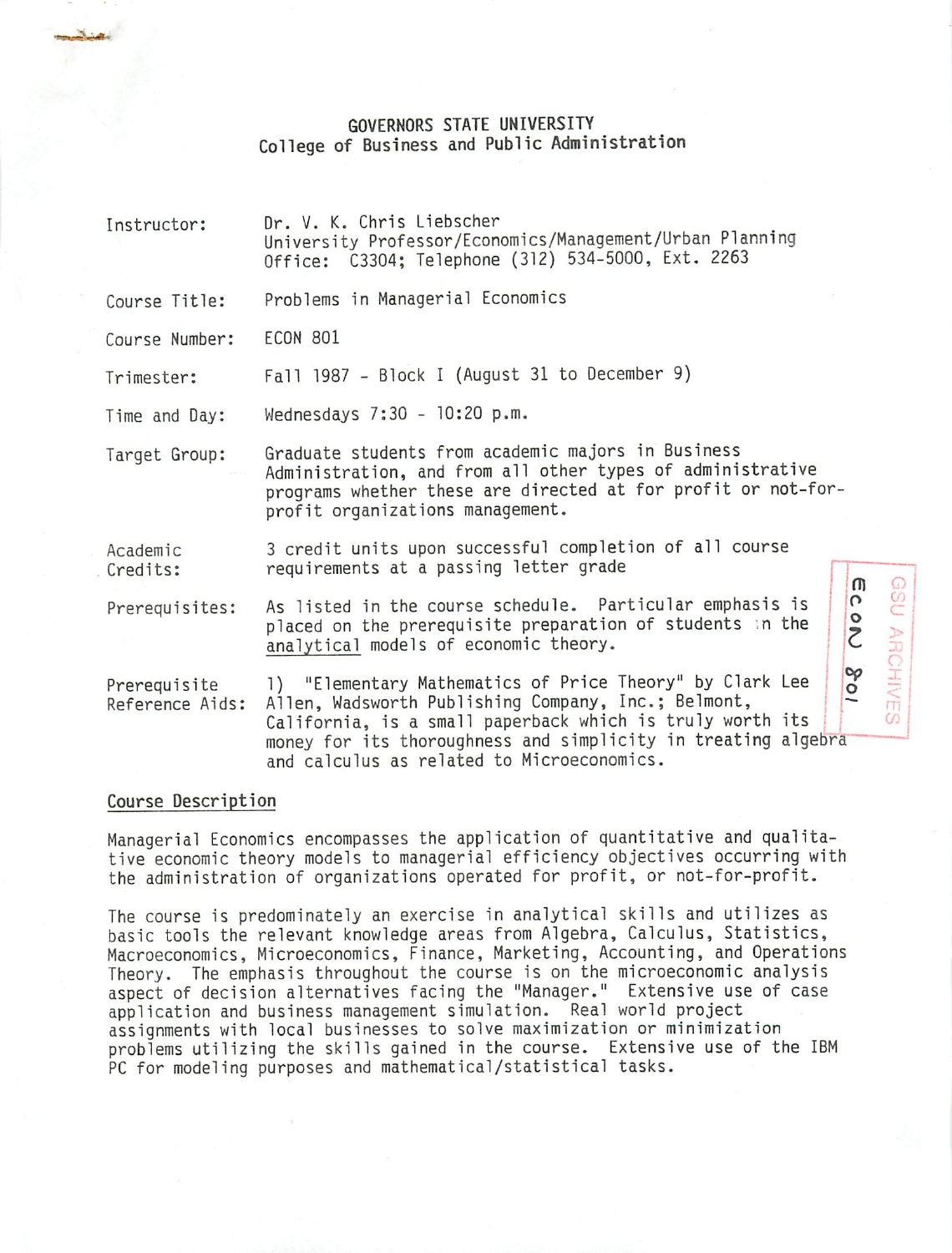# Student Performance Competency Objectives

Managerial Economics is the analytical study of compromising techniques to reach an optimum of objectives when all-inclusive maximization of desired goals remains elusive.

Managerial Economics is thus the basic training in efficient policy making based on a synthesis of calculus, data processing and structured reasoning with theoretical and applied economics to solve objective problems in management. Student competency is assessed on a graduated scale of evaluating successful internalization of the behavior skills above. The areas of topical reference below are those in which the student is expected to competently perform the tasks of mastering terminological classification as well as economic method analysis, and to synthesize therefrom rational solutions for selected business and organizational problem case studies, as well as for computer-based management simulation.

#### Competency I

 $-$ <sup>3</sup>

The scope, methods, and fundamental concepts of problems analysis in Managerial Economics. The decision format. The total decision environment. The simulation of Firm Management (Decisions-Result-Decisions) per computer and in the case situation.

#### Competency II

Risk Analysis and Risk Management. Demand analysis, business conditions analysis and short-range forecasting. Introductory understanding of computer-based satistical estimation of demand, as an example of stateof-the-arts decision analysis. Case applications to the decision format.

### Competency III

Supply Analysis. Resource allocation in production, economic cost analysis, and profitability analysis. Linear Programming. Cost Forecasting and Estimation. Case applications to the decision format.

#### Competency IV

Analysis of price and non-price competition. Case applications to the decision format.

#### Competency V

Demonstrated mastery of the total decision approach. Social and economic decision modeling. Analysis of Pricing Techniques. Design, Construction, Presentation: Real World business applications projects clothed in the decision format with application of linear programming and/or statistical regression. Simulation techniques for the application of economic theory and its model to a real world economic environment.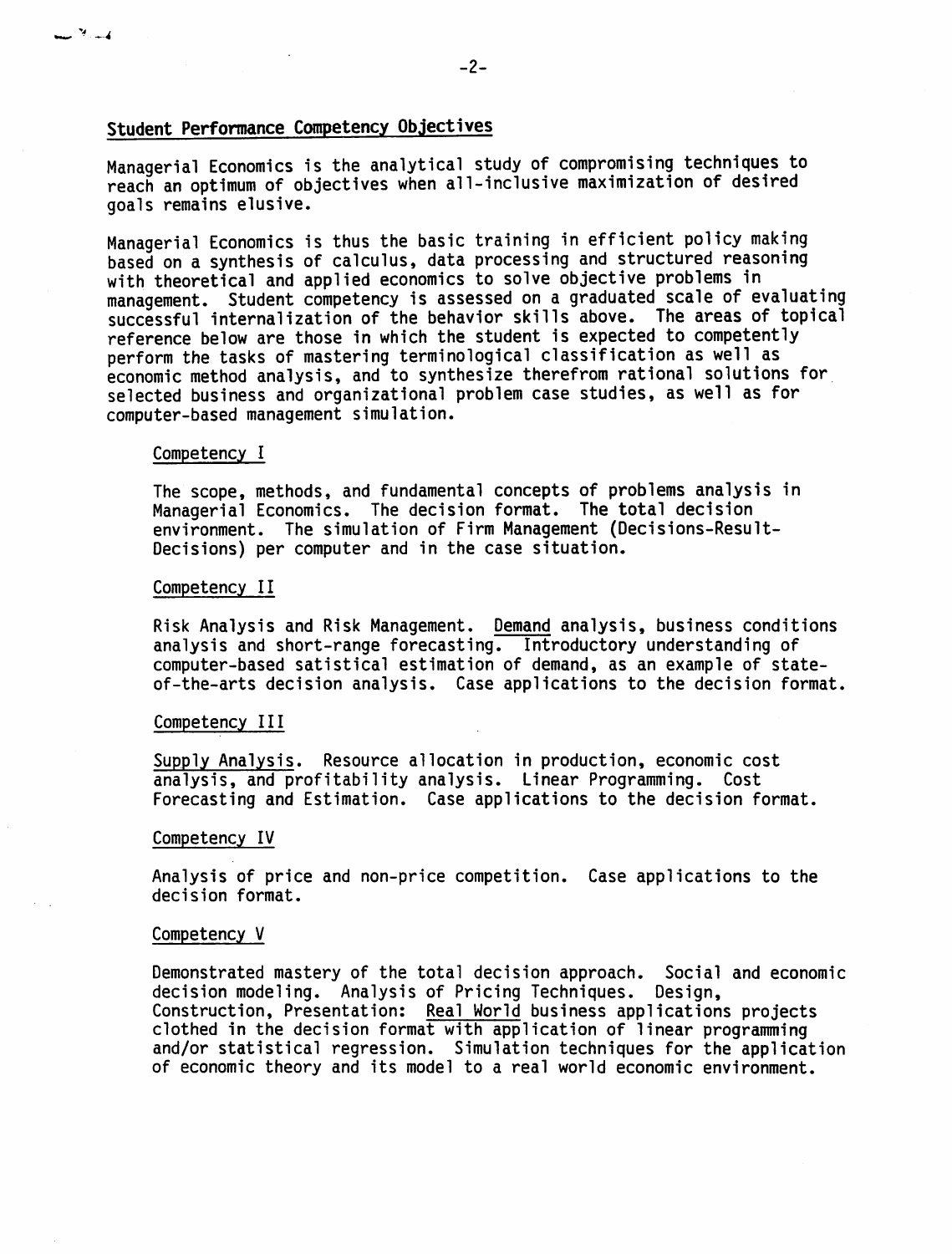## Instructional Resources

 $\sim$   $\sim$  4

- A. Required Textbooks:
	- 1. Evan J. Douglas, Managerial Economics, 3rd Edition, Prentice-Hall, Publishing Company, 1987.
	- 2. Evan J. Douglas, Study Guide to Accompany Managerial Economics, Prentice-Hall Publishing Company, 1987.
- B. Gold, Pray, Dennis, MicroSim: Computerized Microeconomic Simulation; McMillan, 1984.
- C. Handout Mimeographed Practice Sheets prepared by instructor and distri buted to students prior to competency tests on specific analytical methods.
- D. Model Solutions to Case Studies prepared by instructor and passed out to students on loan for the in-class discussion of comparative assessment in student performance versus instructor's example to apply economic theory to case study.
- E. 5 1/4 inch Softsectored Microcomputer Diskettes containing Fortran Regression and Linear Programming Programs, Lotus 1-2-3 Termplates.

## Description of Instructional Process

### Sequence of Events

As outlined under the heading of Competency Objectives, the performance goal subsequent to student learning is divided into:

A. Terminology and concepts attained through preparatory reading by student and from in-class lecture by instructor.

## Sequence of Events

- B. Analytical methods and skills attained through preparatory study by student and from in-class demonstration by instructor.
- C. Application of attained knowledge in terminology, concepts, and analy tical methods skills to a selected case study via a student paper; testing the student's ability to synthesize problem situations and selection of the appropriate economic analysis method. Then, in-class discussion of students' solutions compared to a model solution prepared by instructor. Students will write self critiques comparing their choices of methods and solutions to the instructor's solution, in class.
- D. Managerial Simulation Input Worksheet Copies Collected, Output Distributed.
- NOTE: Events (a), (b) and (d) take place at every lecture meeting. Event (c) matures at each competency test meeting.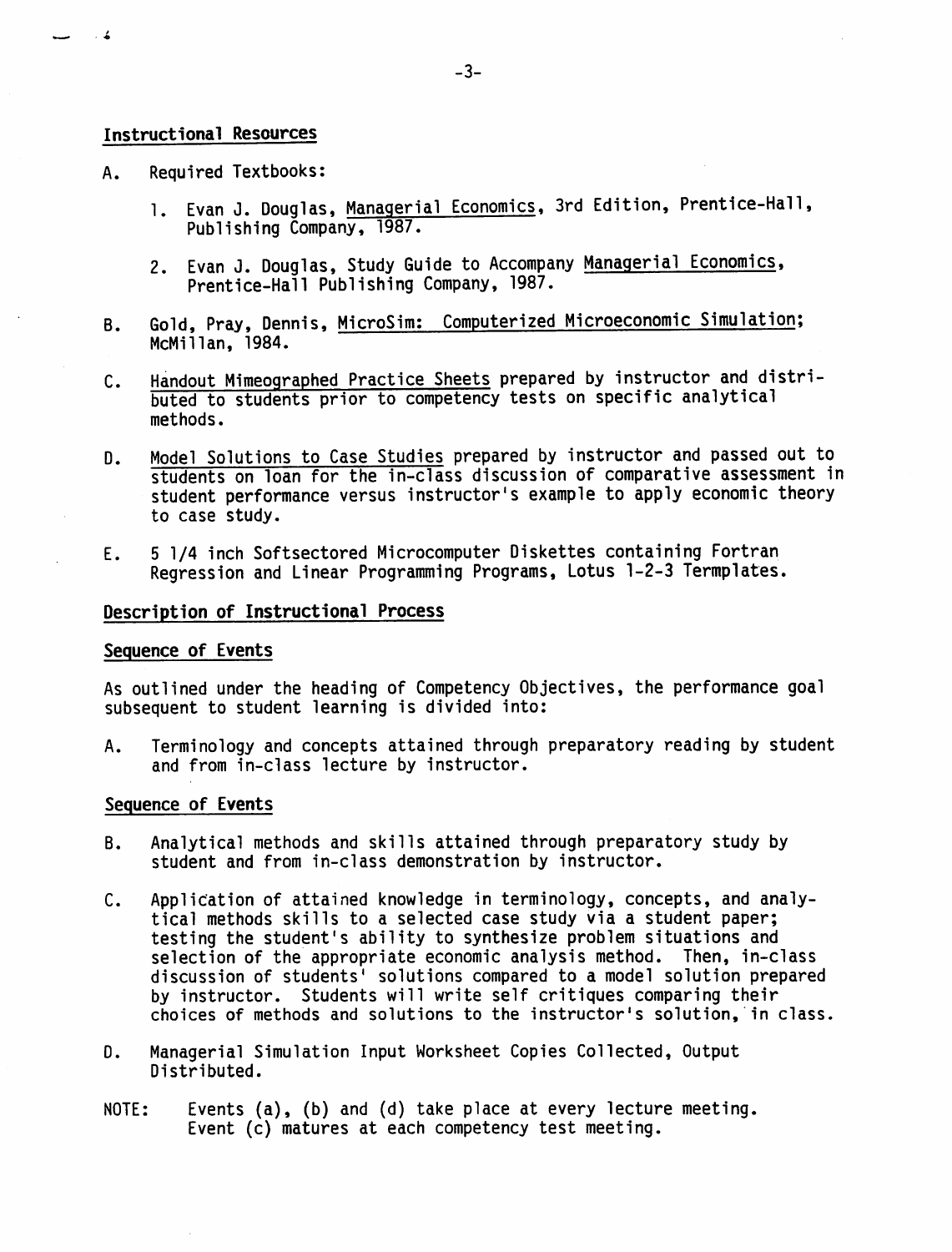## Testing and Evaluation

There will be approximately 15 class meetings.

Of these, four (4) class meetings will be devoted to testing the students' performance level in mastering:

- a. specific analytical methods to solve problems.
- b. the preparation of structured analyses to match relevant economic methods with problem situations posed by case studies.

The remaining class meetings will be composed of in-class lectures, discussions, and method demonstrations utilizing overhead projection, blackboard illustration, and IBM computers.

Homework Assignments: It is essential that the student prepare him/herself adequately by attempting all end of chapter problems. Submitted homework will not be evaluated. Graduate students are expected to exercise diligent selfdiscipline in "study and practice" time management.

1. Analytical Methods Competency Test

At each of four analytical competency test meetings, the student's performance in mastering the analytical methods as demonstrated in the simulation, in the textbook and in class is tested on the basis of providing the correct analytical method and solution to an in-class assigned problem from memory alone. Problem calculations, graphic models, essays.

- 2. Structured Analysis Synthesis Test (Total Social Environment, and Economics Management Simulation)
	- a. From assigned case descriptions via hand-outs, students will prepare a written economic decision analysis following a prescribed sequential format. The purpose of this exercise is to test the student's competency level in synthesizing qualitative and quantitative methods toward the appropriate match required by the problem situation in the case description.
	- b. Students will attain consent from a local business to perform group projects (to design and prepare a decision format which will address the chosen firm's profit maximization, cost minimization or resource combination and scheduling needs.)
	- c. From individual literature research and from class experience, students prepare a concise discussion of the applicability of managerial economies to decision problems in corporate and general business areas using the decision format stipulated by the instructor; and from simulating company management decisions in various corporate departments as a result of changing economic data inputs.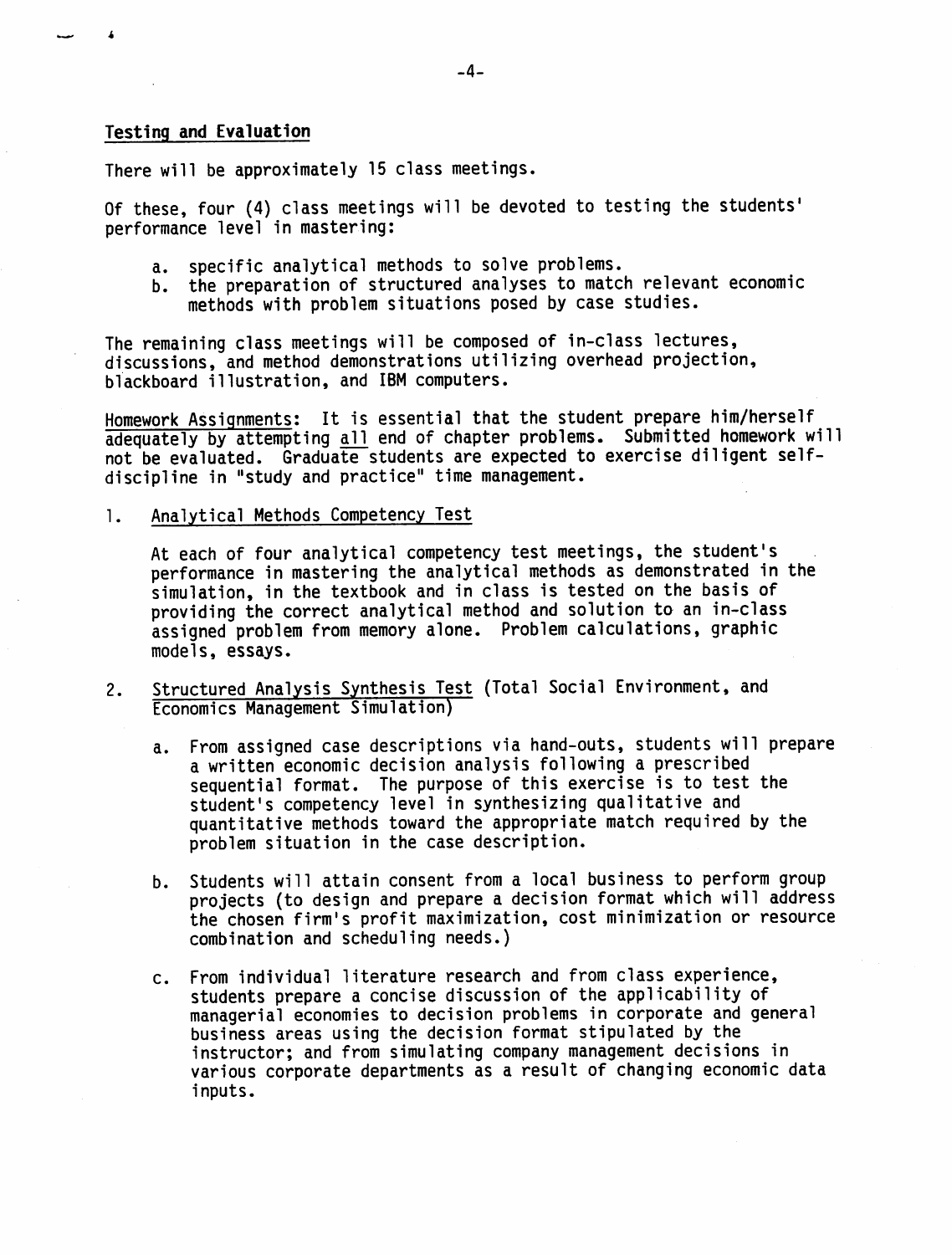The quality of appearance and care of written analysis shall be the same as would be expected from a manager by the manager's superior, i.e., higher ranking officer in the organization, government agency, client-customer, etc.

A composite judgment by the instructor as to student performance, rated on a 100-point scale will be applied.

# Typical Grading Assessment for Written Papers

Judgment consideration will be applied to the following individual performance components in order to guide students toward improvements in subsequent case assignments:

# Competency Performance (60% of Composite)

- Ca. Comprehensive of the assigned problem and correct choice of the appropriate economic theory and method for the analysis.
- Cb. Correct organizational format chosen.
- Cc. Correct quantitative performance, and correct qualitative considerations applied.
- Cd. Support of choice for recommended solution.

## Attitudinal Performance (40% of Composite)

- Pa. Relative turn around time, i.e., presented to instructor on time.
- Pb. Thoroughness and care applied to completing the assigned task as exhibited by a patient inclusion of detailed study deemed necessary to support the choice of analytical method and recommended solution. This might relate to the appropriate inclusion of illuminating diagrams and tables, and/or the additional mathematical prose explanations to attain special classifying effects.
- Pc. Manner of presentation such as neatness and legibility.
- Pd. Conciseness and relevance of self-critique attached to the student's case analysis paper after comparative in-class discussion.

#### **Absences**

 $\sim$  4  $\sim$ 

The difficulty and volume of the learning material requires that students diligently attend every single scheduled class-meeting.

### Make-up Tests

Make-up tests can be administered during the instructor's announced office hours if emergencies forced the student's absence from a class-meeting set aside for testing. Insufficient preparation for the test will not entitle you to make-up tests.